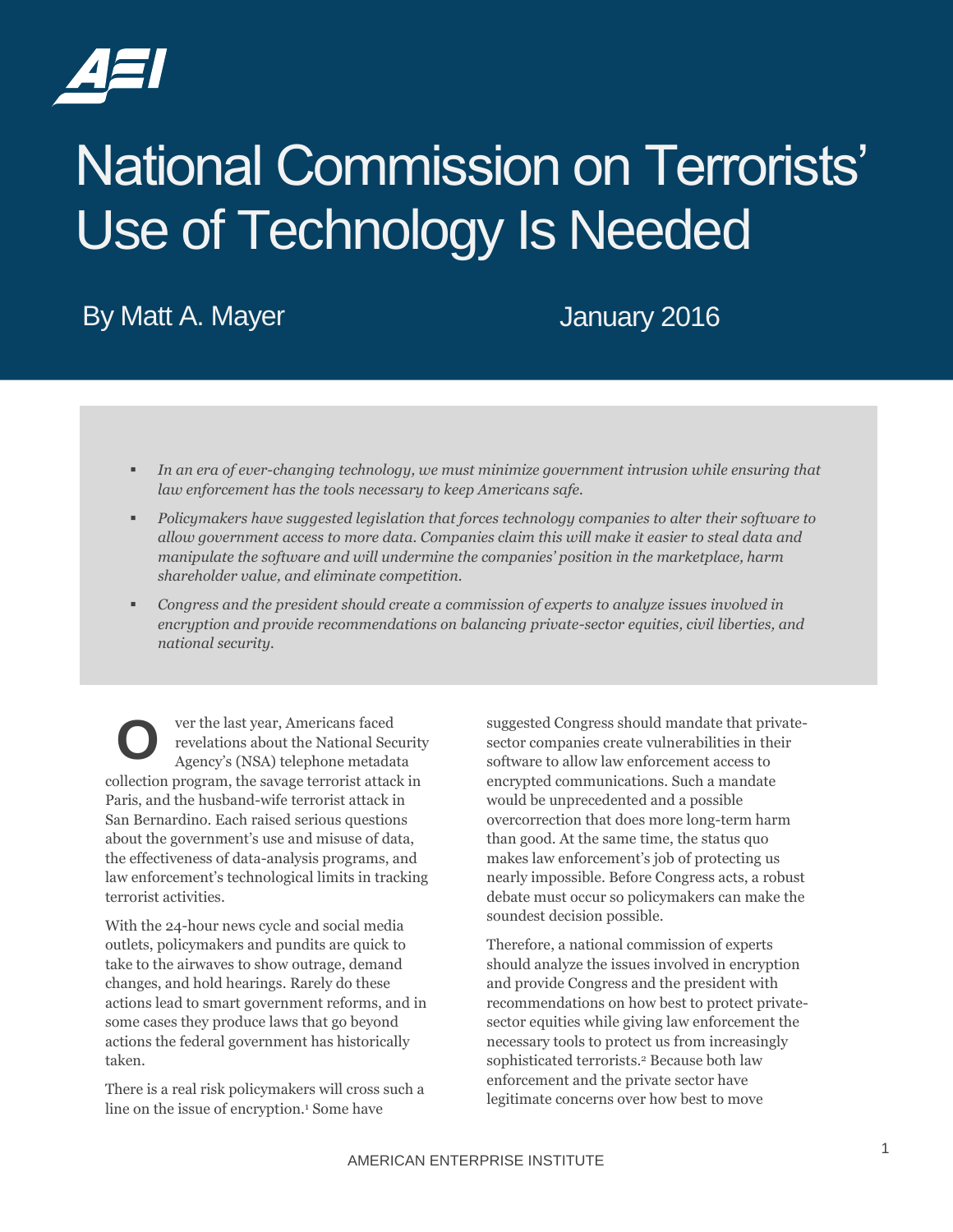forward on encryption technology, allowing a commission to deliberate on the issue outside of the spotlight of congressional hearings and the prying eyes of our enemies is the safest course of action.

Unlike most think tank reports that contain tidy solutions, this report acknowledges this issue's complexity and the need for expert analysis to fully evaluate the available options. The solution proposed, however, is more than mere process aimed at kicking the can. A properly structured, manned, and directed national commission can give America the best chance of making the leastworst choice.

Let me be clear: if Congress does nothing, we make it easier for terrorists to attack us, because we tie law enforcement's hands once terrorists use encrypted technology to evade them. If Congress requires technology companies to add backdoors to their software, we likely chase consumers, including terrorists, to applications made outside of the United States, undermining our technology industry.

We have been dealt a bad hand that we must play adroitly to win.

# The Encryption Challenge for Government

Today, federal agencies and local law enforcement analyze online data to detect potential terrorist threats. In many cases, this analysis consists of reviewing posts on social media, such as Facebook, Twitter, Snapchat, Surespot, WhatsApp, and Telegram. Certain posts are reviewed based on the use of particular words and phrases. Federal agencies and a few large local law-enforcement agencies conduct this analysis in several languages: English, Farsi, Arabic, Urdu, Pashto, Turkish, and Punjabi, to name a few.

If a posting contains enough specificity or the individual posting comments shows a certain level of intensity, analysts will seek other information on that individual. For example, an analyst might investigate where the individual lives (because his location determines the legal jurisdictional lines between federal agencies and local law enforcement), his criminal history, and his links to subjects of ongoing investigations. Once enough information about the individual is gathered, the analyst will discuss the case with supervisors, who then decide whether to seek judicial approval to gather more information.

# **If Congress does nothing, we make it easier for terrorists to attack us, because we tie law enforcement's hands once terrorists use encrypted technology to evade them.**

Once a judge approves, law enforcement orders a technology company to provide information not available from open sources. For example, the company has hard data on location, deleted posts, and other account information. These data allow law enforcement to further build its case that the individual may be engaged in terrorist activities.

A problem arises, however, if the individual moves from a nonencrypted technology application to an encrypted one, which often happens as terrorists' plans become more specific. Law enforcement refers to this movement as "going dark." At this point, law enforcement hits a wall. For example, in a case in Garland, Texas, Elton Simpson exchanged more than 100 messages with jihadists on the day of the attack.<sup>3</sup> Even with judicial approval, law enforcement cannot get additional information from the encrypted technology company because the company itself may not be able to collect any data—the data are encrypted even from them.

With the rise of technology applications, citizens and companies have demanded encryption to keep their conversations, pictures, and other activities shrouded and safe from hackers.<sup>4</sup> This demand stems from a desire to maintain their privacy and, post–Edward Snowden revelations, keep government eyes blocked from their activities. To meet this demand, technology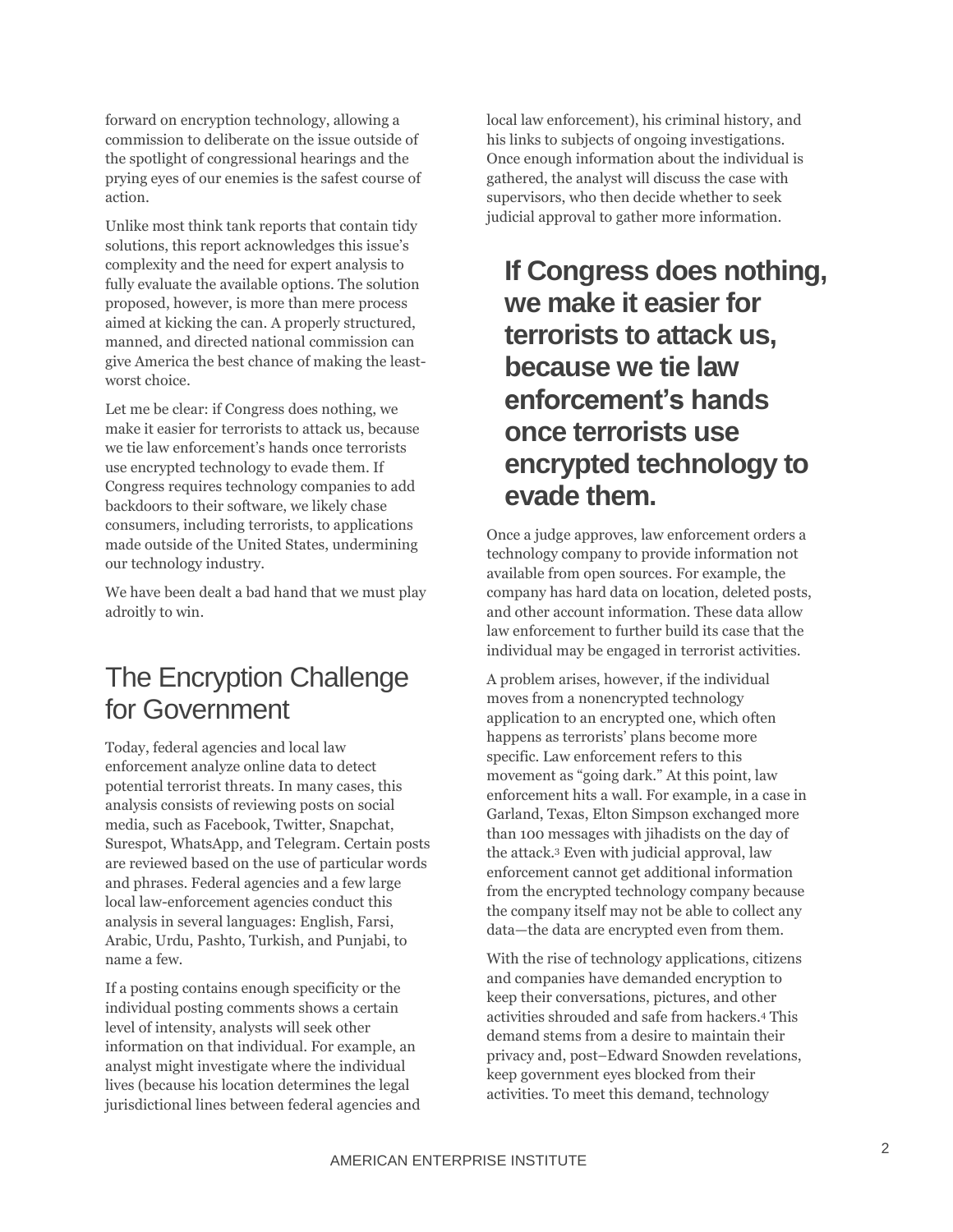companies have produced encrypted applications.<sup>5</sup> For example, with the release of iOS8 and higher, Apple has encrypted its telephones without any backdoor that allows it to collect data and, therefore, be responsive to judicially approved government orders.<sup>6</sup>

Yet terrorists are consumers, too. With the NSA revelations by Snowden, terrorists have figured out how intelligence agencies monitor and track them. They now increasingly use encrypted technology to communicate, plot, and attack.

Beyond terrorism, encryption could and likely is being used by transnational organizations and criminals to facilitate human trafficking, drug production and distribution, and other illegal activities. Many Americans may not see terrorism as an imminent threat to them, but most communities face the scourge of drugs and drugrelated crimes.

# Crossing the Rubicon on Encryption Technology

If terrorists use encrypted technology, we truly have no way to track them other than with human intelligence, which is incredibly expensive, laborintensive, and high risk for the undercover agents. As Americans, we must soberly ask ourselves if we are willing to live in an environment where law enforcement is unable to protect us.

In fact, shortly after the San Bernardino attack, Federal Bureau of Investigation Director James Comey briefed policymakers. While investigators "wouldn't say that San Bernardino suspects Syed Farook and his wife Tashfeen Malik used encrypted communication to avoid detection, they said it could have been used and that it is becoming an increasingly big impediment that prevents investigators from collecting information about either co-conspirators or future attacks."<sup>7</sup>

Daesh and other terrorist groups are sophisticated users of technology. In fact, leveraging technology has become a core terrorist capability. Whether creating slick recruiting videos or distributing jihadi material across

multiple technology channels, terrorists, like ordinary consumers, identify and use the most secure and reliable applications to do their work. Before encryption, law enforcement could keep a close eye on suspected terrorists and harness judicial resources to expand its investigations.

When terrorists go dark with encrypted technology, law enforcement loses its ability entirely to track terrorist communications. It is possible to leverage other avenues, such as tracking financial movements and travel, to gain at least some knowledge on a particular terrorist. If, however, terrorists go dark in the final phase of an attack and communicate execution orders via encrypted applications, law enforcement's ability to detect, disrupt, and prevent the attack becomes a matter of pure luck.

A chorus has arisen in Washington, DC, to pass legislation forcing technology companies to insert "backdoors" into their software to allow government agencies to access data currently unavailable to them. Technology companies claim that creating backdoors will make it easier for hackers and rogue regimes to steal data and manipulate the software for bad purposes.

Equally important, technology companies state that their encryption technology is a competitive advantage that goes to the core of their offerings to private citizens (and three-letter government agencies). Legislation forcing them to create backdoors would undermine their position in the marketplace, harm shareholder value, and eliminate competition. Director Comey, along with Senate Intelligence Committee Chairman Richard Burr (R-NC), suggested that "technology companies might need to consider changes to their 'business model.'"<sup>8</sup>

Whether or not these claims are completely accurate, they make a fundamentally important point: legislators will force private-sector entities to take specific actions related to their products that are contrary to what executives believe is right for their companies. Legislators are placing themselves de facto on the boards of directors for privately and publicly traded companies. This action is unlike regulatory or compliance legislation that prohibits certain actions deemed improper, illegal, or harmful to consumers who use the product.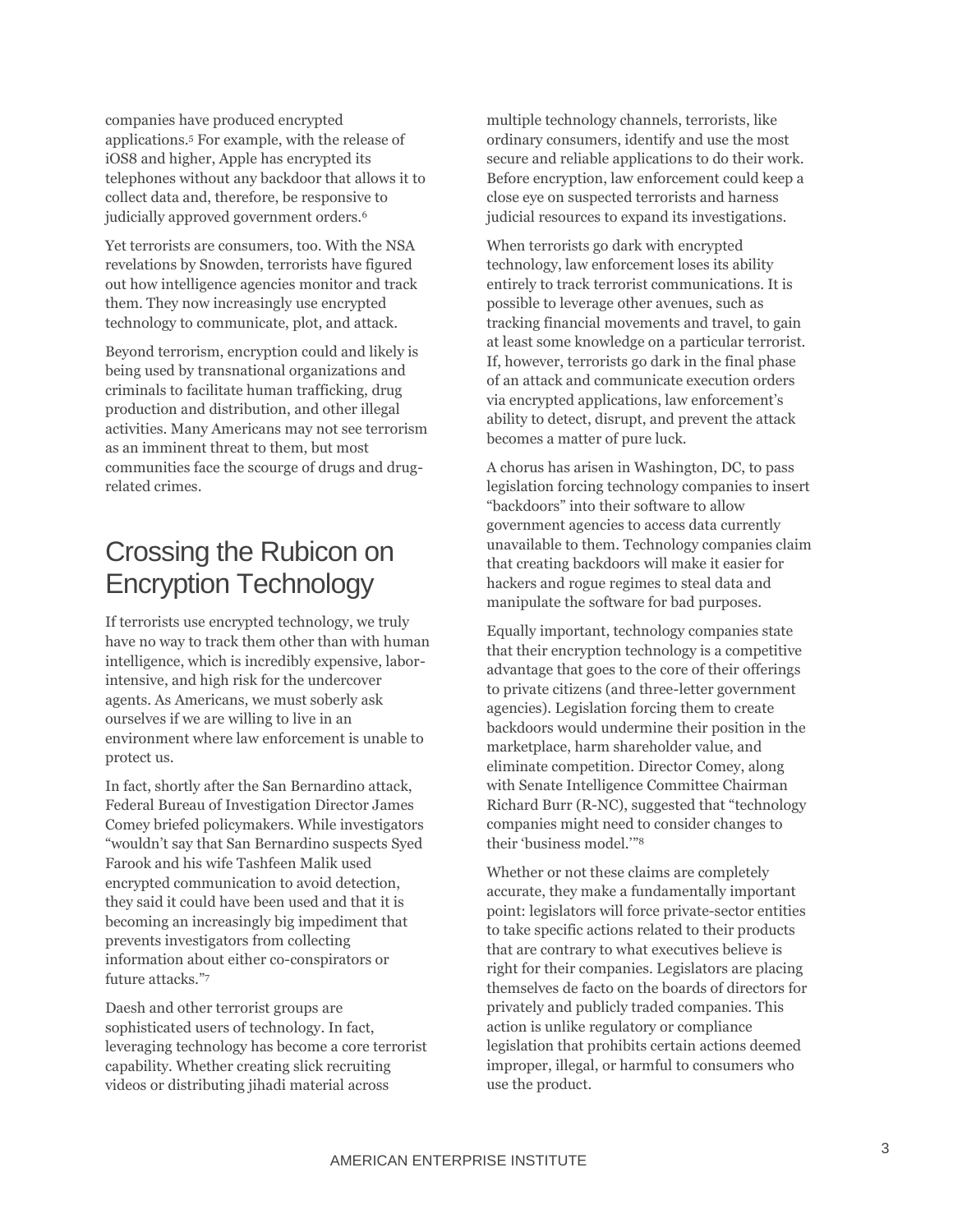Consumers are not harmed by using Twitter or Snapchat without a backdoor. In fact, the lack of a backdoor keeps consumers safer from hackers. To the contrary, such legislation will likely harm consumers because it will limit their choices when companies either comply with the law, thereby making their product less attractive to consumers, or choose to exit the US market to avoid the law. By using encrypted applications, consumers have expressly stated their preference for encrypted technology. Similarly, if the legislation forces some technology companies out of the market, it could lead to higher prices.

## **As with water flowing downhill, the private sector will go where it can do business with the highest level of certainty, legal protection, and beneficial tax law.**

Moreover, instead of enhancing our ability to detect terrorists, legislation could reduce it. Specifically, legislation could result in consumers and terrorists using encrypted applications developed and released in foreign countries. Once Congress passes backdoor legislation, the US will lose its current influence to work quietly with technology companies and arrive at a potential win-win solution.

It must be the government's position that, because software does not have a backdoor, the government cannot track terrorists, and therefore citizens' safety is at risk in a very general sense (that is, from a future terrorist attack somewhere). There really is no precedent for passing legislation that forces a private-sector company to do something to its technology that was contrary to what it deemed best. The USA Freedom Act of 2015 required telecommunication companies to store data, which imposed a cost on those companies.<sup>9</sup> That requirement, however, did not attack the business model or competitiveness of those companies. It also did not force companies to alter their products.

Finally, encryption legislation could quash the technology advantage America has built over the last 40 years. After all, if technology companies now need to fear coercive government meddling in their product development, those companies may seek other jurisdictions where certainty from government action is higher.

For example, Switzerland's strong privacy laws in banking have for years made it a safe place to store assets. Similarly, Delaware's strong corporate laws compared with the laws of other states made it the primary jurisdiction for corporations to establish their principal place of business. Pfizer and Allergan's recent merger for tax benefits in Ireland is another example in which companies will act to strengthen their positions. As with water flowing downhill, the private sector will go where it can do business with the highest level of certainty, legal protection, and beneficial tax law.

## Americans Are Right to Fear Big Government

The issue of encryption goes far beyond the debate over the NSA's telephone spying program, which enlivened the Republican presidential debate in Cleveland, Ohio, when US Senator Rand Paul and New Jersey Governor Chris Christie sparred over it.<sup>10</sup> That said, Americans are generally concerned with the government's access to and use of personal records.

As the United States Court of Appeals for the Second Circuit held in finding the NSA program illegal:

Such expansive development of government repositories of formerly private records would be an unprecedented contraction of the privacy expectations of all Americans. Perhaps such a contraction is required by national security needs in the face of the dangers of contemporary domestic and international terrorism. *But we would expect such a momentous decision to be preceded by substantial debate, and expressed in unmistakable language*. <sup>11</sup> (emphasis added)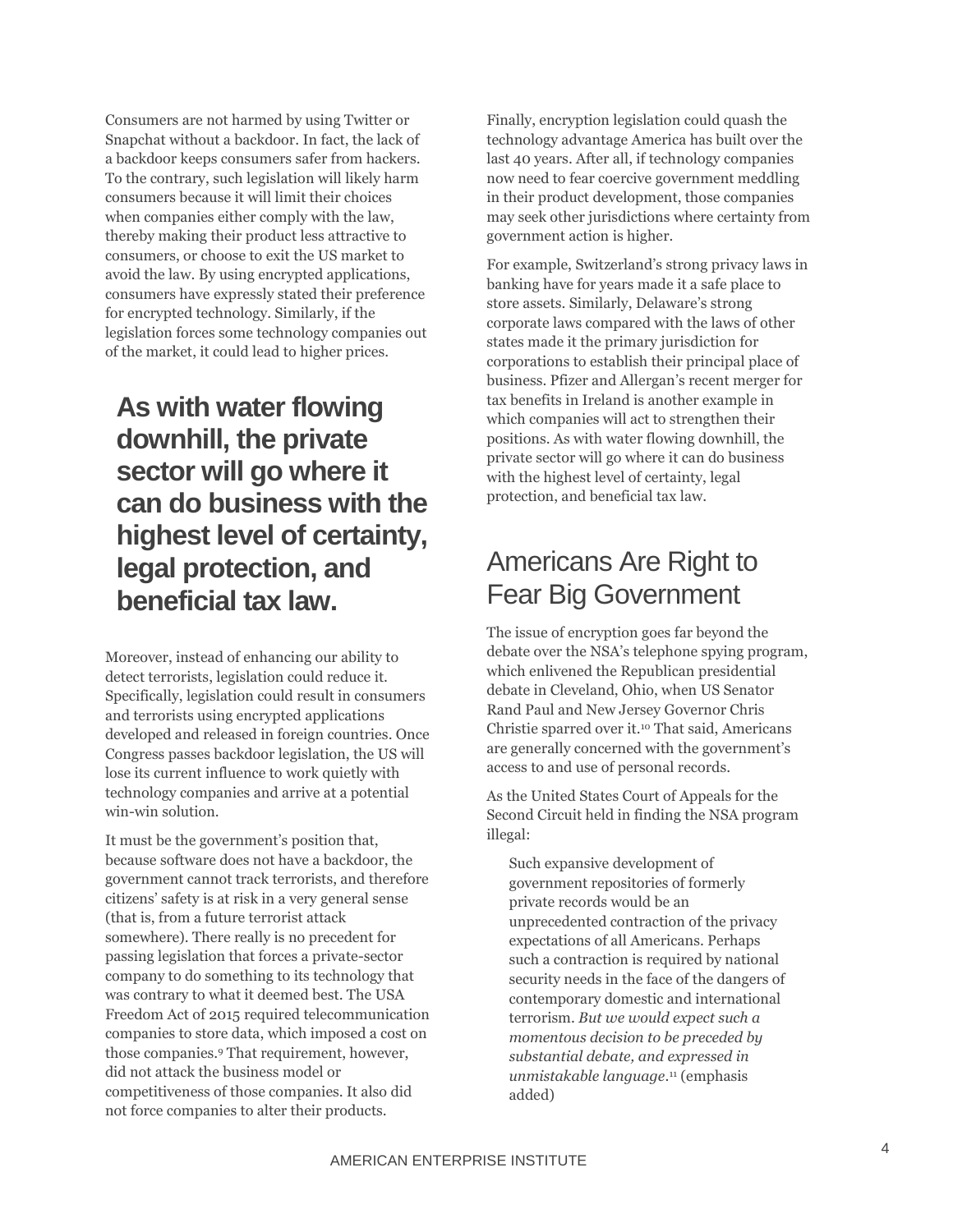A man does not have to wear a tinfoil hat at home or believe Big Brother is constantly monitoring his car to have legitimate concerns about government invasions of private life. Unlike the NSA program that involved only metadata, preventing encryption renders all communications potentially discoverable, including actual conversations.

If the outcome of this debate is that technology companies must provide the government with a database of all communications, Americans should have little faith that those communications will be protected. As the US Government Accountability Office (GAO) found:

Inspectors general at 22 of the 24 agencies cited information security as a major management challenge for their agency. For fiscal year 2014, most of the agencies had information security weaknesses in . . . limiting, preventing, and detecting inappropriate access to computer resources. . . .

The federal government continues to face challenges in effectively addressing increasing concerns about the protection of the privacy of personally identifiable information (PII). The number of reported security incidents involving PII at federal agencies has increased in recent years, rising from 10,481 incidents in 2009 to 27,624 incidents in 2014.<sup>12</sup>

Americans read about data breaches of federal computers too often not to be concerned with what the federal government is collecting and how it is safeguarding that data.

Beyond collecting data directly from citizens when they pay taxes or apply for benefits, government entities also purchase data from private-sector resellers. This raises an additional concern for citizens: namely, how government employees and contractors use the data they collect. GAO found that "some agencies lacked robust audit mechanisms to ensure that use of personal information from information resellers was for permissible purposes."<sup>13</sup> In fact, GAO noted that "components with each of the four agencies did not consistently hold staff accountable by monitoring usage of personal

information from information resellers and ensuring that it was appropriate."<sup>14</sup>

Government must do a far better job of protecting personal data, limiting access, and ensuring the data are used for proper purposes. Citizens' adoption of encrypted technology is a direct response to the problems already noted, as well as a general desire to maintain their privacy. As noted earlier, however, encryption will make it more difficult for law enforcement to detect and stop terrorist attacks.

## Commission Purpose, Membership, and Duration

Before Congress acts, the wisest and safest course of action for America is patience and investigation to ensure that we balance law enforcement's need for data against the private sector's right to rise or fall in the marketplace without government interference. Congress should create a commission to dig into this issue thoroughly and quickly, and the commission should release its recommendations before Congress enacts any legislation that directs private-sector companies to act.<sup>15</sup>

As with the incredible work done by the National Commission on Terrorist Attacks Upon the United States (the 9/11 Commission), a commission on terrorists' use of technology would have the power to:

- Hire and consult with the required staff and experts to understand the challenges faced by both government and the private sector;
- Review the government's classified and unclassified actions, successes, and failures to date;
- Meet with government and privatesector representatives to understand their concerns;
- Gain access to the core technology of private-sector companies; and
- Identify where the technology is headed and any future issues, including how government can improve its dataprotection capabilities.16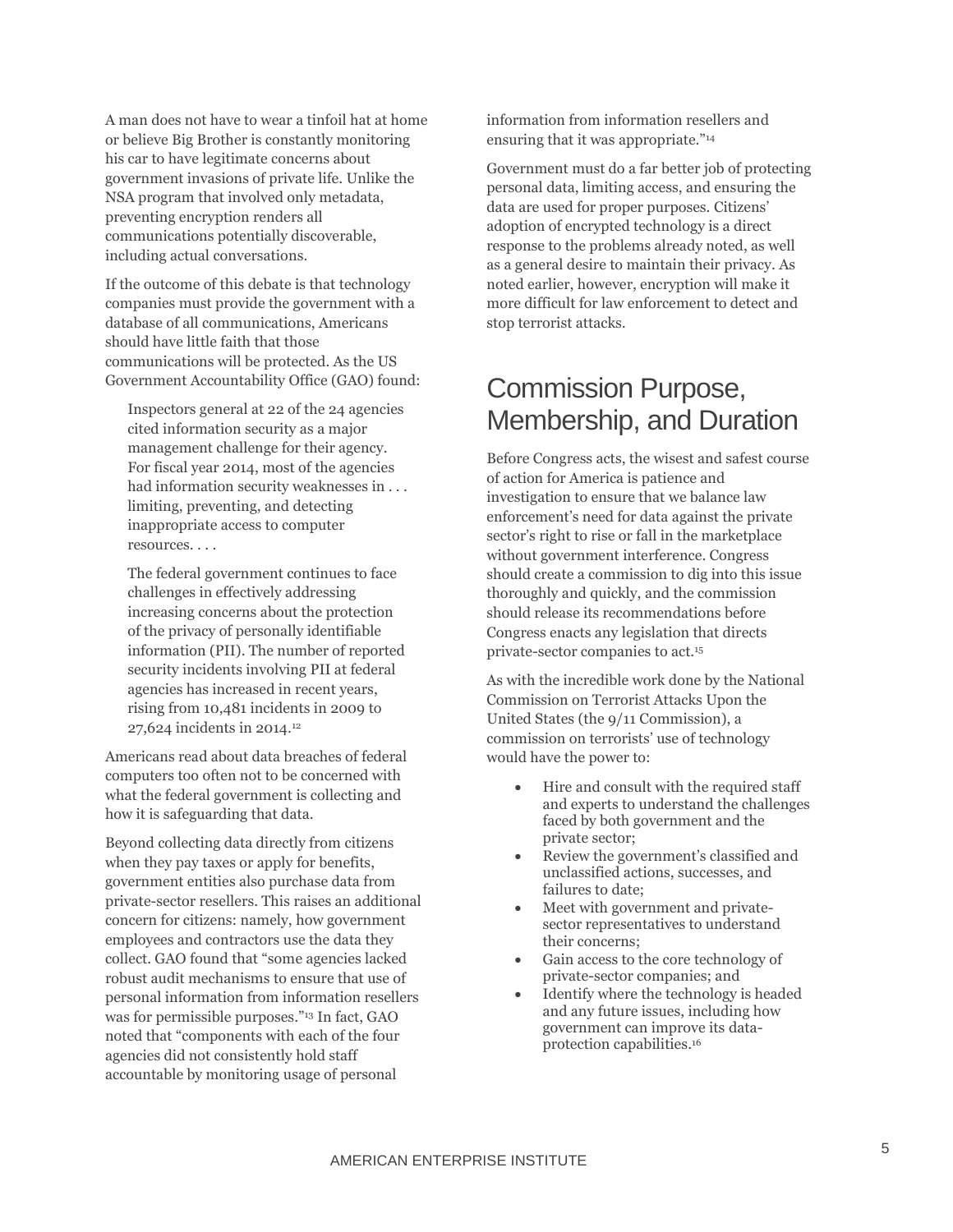The goal for the commission is to develop recommendations for Congress and the president that identify how best to protect America without weakening our technology sector. At a minimum, the commission must resolve the dilemma we face in a manner that balances the various equities, knowing that there is not a "right" answer.

# **Americans have grown skeptical of government, and our faith that government will keep us safe is plummeting.**

Every option, unfortunately, brings consequences with which we must be willing to live. Confidence in that resting point will come only if the method by which we got there was thoughtful and vigorous. We are constantly told that the government needs access to more and more data to keep us safe. The commission can review the record to ensure that this claim is accurate and that access to encrypted data is in fact necessary.

A commission of experts focused solely on this issue could accomplish far more than Congress can, especially because members divide their time among committees, fundraising, constituent services, and reelection. Moreover, given the sensitivity of the issue and the trade secrets involved, a commission stands a better chance of securing the private sector's true participation. Finally, while it is impossible to remove politics from a politically created entity, a commission with the right people can rise above politics to provide Congress and the president with the soundest advice possible on an issue that will continue to challenge us for years, if not decades, to come.

The commission would also demystify the issue for Americans, thereby providing us with a greater sense that our government is advancing carefully and is fully aware of the awesome power it holds. Americans have grown skeptical of government, and our faith that government will

keep us safe is plummeting.<sup>17</sup> By taking a thoughtful approach to this issue, policymakers can demonstrate to Americans that they can do more than grandstand and demagogue opponents.<sup>18</sup>

Membership on the commission must be both bipartisan and representative of the various interests engaged in this issue. Similar to the 9/11 Commission, it could be comprised of 10 members: two appointed by Republicans, two appointed by Democrats, one appointed by the president, four from the technology sector and jointly appointed by Congress, and one from a civil liberties group and jointly appointed by Congress. The type of members for consideration should include individuals with experience in intelligence and in technology.

Because time is of the essence, the commission should have six months to form, investigate the issue, and issue its recommendations. It is a short timeframe, but this issue must be solved. Failure to do so would weaken our security and create uncertainty in the private sector.

## The Balance between Security and Liberty

America has citizens who believe fervently in protecting our civil liberties at all costs and citizens who are willing to give up some civil liberties to increase our security. Throughout American history, a pendulum has swung between the two poles depending on circumstances.

In times of war, the pendulum swung away from civil liberties toward security. When the heat of war faded, citizens forced the pendulum back toward civil liberties. We have also grown as a country, so actions deemed proper in the past are shocking today.

For example, the internment of Japanese Americans in camps during World War II, approved by the US Supreme Court, is an action we look back on with rightful shame.<sup>19</sup> More recently, the use of enhanced interrogation techniques against terrorists has generated enormous and sometimes very heated exchanges.<sup>20</sup>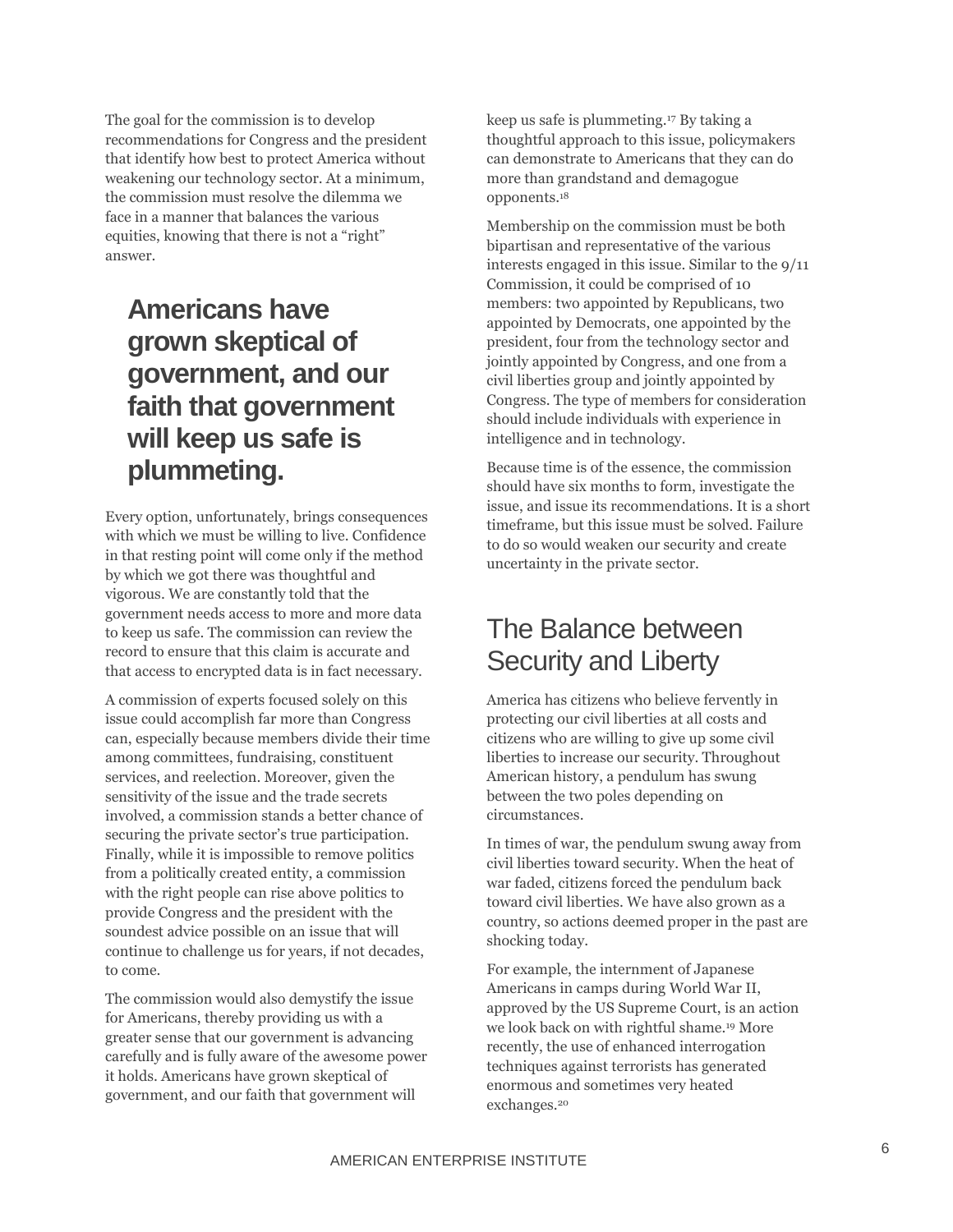With encryption, we have the opportunity to dig into the issue to determine as best we can where the pendulum should rest. It is vital we take advantage of this opportunity to minimize government intrusion into core private-sector market strategy and decision making. At the same time, it is paramount that the men and women charged with keeping us safe have the necessary tools to do so.

We are facing thorny questions that go to the core of our liberal democracy. Let's make sure our answers are the right ones—or as close to the right ones as thoughtful deliberation and wisdom allow. A commission gives us the best chance to do so.

#### About the Author

**Matt A. Mayer** is a visiting fellow in homeland security studies at AEI. He is a former senior official at the US Department of Homeland Security and the author of *Homeland Security and Federalism: Protecting America from Outside the Beltway* (Praeger, 2009).

#### **Notes**

1. Damian Paletta, "Silicon Valley Faces Showdown as Lawmakers Fume over Encryption," *Wall Street Journal*, December 10, 2015[, http://blogs.wsj.com/](http://blogs.wsj.com/%20washwire/2015/12/10/silicon-valley-faces-showdown-as-lawmakers-fume-over-encryption/)  [washwire/2015/12/10/silicon-valley-faces](http://blogs.wsj.com/%20washwire/2015/12/10/silicon-valley-faces-showdown-as-lawmakers-fume-over-encryption/)[showdown-as-lawmakers-fume-over-encryption/.](http://blogs.wsj.com/%20washwire/2015/12/10/silicon-valley-faces-showdown-as-lawmakers-fume-over-encryption/)

2. On December 27, 2015, Representative Michael McCaul (R-TX), chairman of the House Homeland Security Committee, and Senator Mark Warner (D-VA), a member of the Senate's Banking, Finance, and Intelligence Committees, made a similar recommendation in an op-ed in *The Washington Post*. See Michael McCaul and Mark Warner, "How to Unite Privacy and Security—Before the Next Terrorist Attack," *Washington Post*, December 27, 2015[, https://www.washingtonpost.com/opinions/](https://www.washingtonpost.com/opinions/%20how-to-unite-privacy-and-security--before-the-next-terrorist-attack/2015/12/27/628537c4-a9b3-11e5-9b92-dea7cd4b1a4d_story.html)  [how-to-unite-privacy-and-security--before-the](https://www.washingtonpost.com/opinions/%20how-to-unite-privacy-and-security--before-the-next-terrorist-attack/2015/12/27/628537c4-a9b3-11e5-9b92-dea7cd4b1a4d_story.html)[next-terrorist-attack/2015/12/27/628537c4-a9b3-](https://www.washingtonpost.com/opinions/%20how-to-unite-privacy-and-security--before-the-next-terrorist-attack/2015/12/27/628537c4-a9b3-11e5-9b92-dea7cd4b1a4d_story.html) [11e5-9b92-dea7cd4b1a4d\\_story.html.](https://www.washingtonpost.com/opinions/%20how-to-unite-privacy-and-security--before-the-next-terrorist-attack/2015/12/27/628537c4-a9b3-11e5-9b92-dea7cd4b1a4d_story.html)

3. Evan Perez, Pamela Brown, and Jim Sciutto, "Texas Attacker Had Private Conversations with Known Terrorists," CNN, May 7, 2015, http://

www.cnn.com/2015/05/07/politics/fbi-warningelton-simpson-cartoon-event-attack/.

4. Devlin Barrett, "FBI Seeks to Reframe Encryption Debate," *Wall Street Journal*, December 30, 2015, [http://www.wsj.com/articles/fbi-seeks-to-reframe](http://www.wsj.com/articles/fbi-seeks-to-reframe-encryption-debate-1451417252)[encryption-debate-1451417252.](http://www.wsj.com/articles/fbi-seeks-to-reframe-encryption-debate-1451417252)

5. Paletta, "Silicon Valley Faces Showdown."

6. Again, this goes beyond Sen. Paul's requirement for law enforcement to just get a search warrant.

7. Paletta, "Silicon Valley Faces Showdown."

8. Ibid.

9. USA Freedom Act of 2015, P.L. 114-23, June 2, 2015[, https://www.congress.gov/114/bills/hr2048/](https://www.congress.gov/114/bills/hr2048/%20BILLS-114hr2048enr.pdf)  [BILLS-114hr2048enr.pdf.](https://www.congress.gov/114/bills/hr2048/%20BILLS-114hr2048enr.pdf)

10. Fox News, "Chris Christie, Rand Paul Spar over NSA," August 6, 2015, [http://video.foxnews.com/v/](http://video.foxnews.com/v/%204404624763001/chris-christie-rand-paul-spar-over-nsa/?#sp=show-clips)  [4404624763001/chris-christie-rand-paul-spar](http://video.foxnews.com/v/%204404624763001/chris-christie-rand-paul-spar-over-nsa/?#sp=show-clips)[over-nsa/?#sp=show-clips.](http://video.foxnews.com/v/%204404624763001/chris-christie-rand-paul-spar-over-nsa/?#sp=show-clips)

11. ACLU v. Clapper, 785 F.3d 787 (2d Cir. 2015).

12. US Government Accountability Office, *High-Risk Series: An Update*, February 2015, http://www.gao. gov/assets/670/668415.pdf.

13. US Government Accountability Office, Testimony before the Subcommittee on Information Policy, Census, and National Archives, Committee on Oversight and Government Reform, "Privacy: Government Use of Data from Information Resellers Could Include Better Protections," March 11, 2008, [http://www.gao.gov/assets/120/119298.pdf.](http://www.gao.gov/assets/120/119298.pdf)

14. Ibid.

15. Though I am as wary of federal commissions as anyone, I do think a properly structured and manned commission is the right course of action in this case. If Congress takes up this idea, it should ensure that the commission is structured more like the 9/11 Commission than the countless "blue ribbon" commissions that have looked at entitlement reform.

16. "National Commission on Terrorist Attacks Upon the United States," [http://www.9-](http://www.9-11commission.gov/) [11commission.gov/.](http://www.9-11commission.gov/)

17. Gallup, "Trust in Government," September 2015, [http://www.gallup.com/poll/5392/trust](http://www.gallup.com/poll/5392/trust-government.aspx)[government.aspx](http://www.gallup.com/poll/5392/trust-government.aspx); and Gallup, "Trust in Government to Protect against Terrorism at New Low," December 11, 2015[, http://www.gallup.com/poll/](http://www.gallup.com/poll/%20187622/trust-government-protect-against-terrorism-new-low.aspx)  [187622/trust-government-protect-against](http://www.gallup.com/poll/%20187622/trust-government-protect-against-terrorism-new-low.aspx)[terrorism-new-low.aspx.](http://www.gallup.com/poll/%20187622/trust-government-protect-against-terrorism-new-low.aspx)